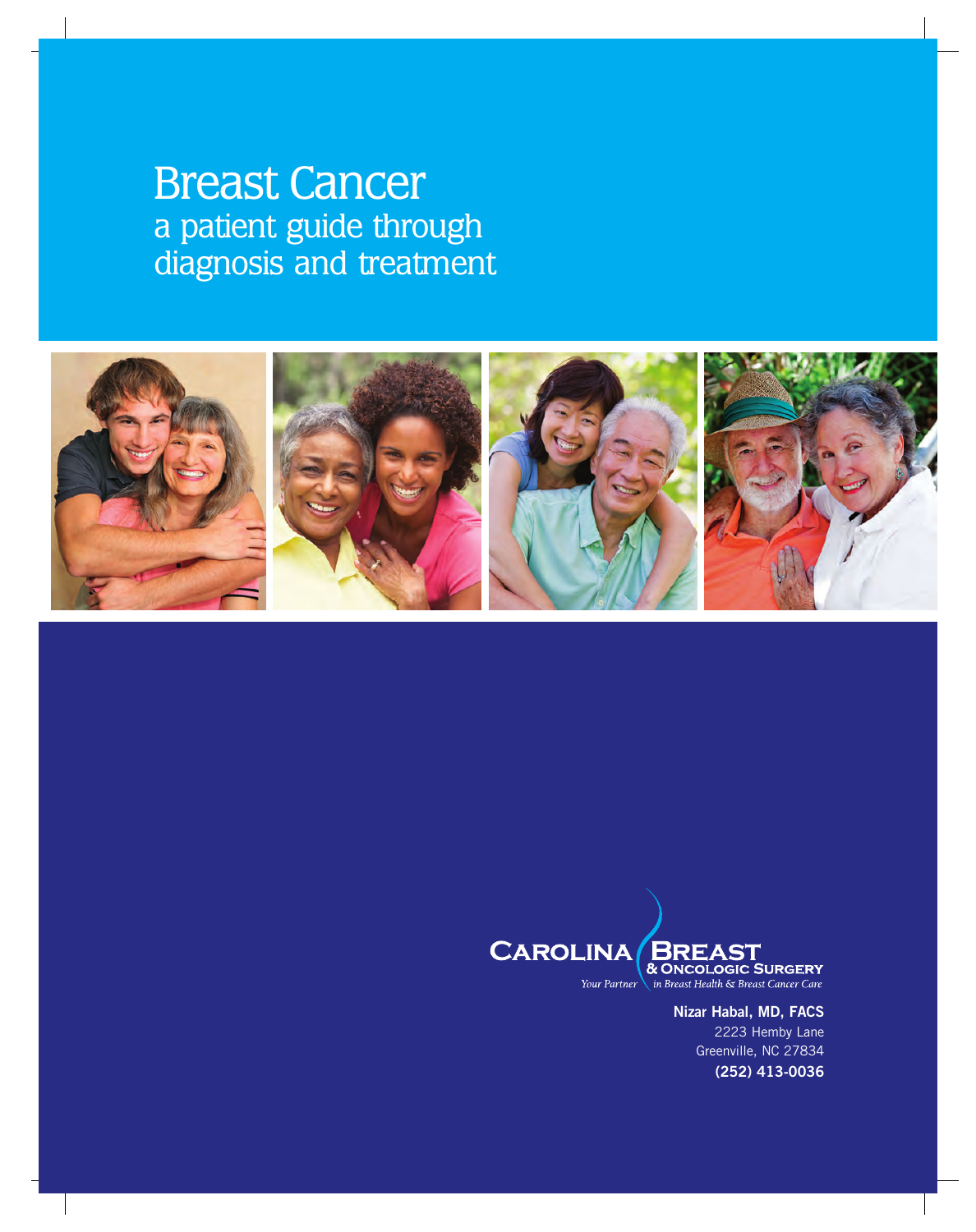# Carolina Breast & Oncologic Surgery the breast care specialists

#### **Nizar "Nick" Habal, MD, FACS**

Dr. Habal received his Bachelor's degree from Cornell University and his Master's degree from Columbia University, both nationally-recognized institutions. He obtained his Medical degree from New York Medical College and was awarded the school's Trustee Scholarship. He accomplished his general surgery training at the New York and Presbyterian Hospital / Cornell University.

Dr. Habal's cancer sub-specialization was completed at the Memorial Sloan-Kettering Cancer Center in New York and The John Wayne Cancer Institute in Santa Monica, CA, both leading cancer treatment and education centers in the US.

Dr. Habal is certified by the American Board of Surgery and the Society of Surgical Oncology. He is a Fellow of the American College of Surgeons and is also a member of several medical professional societies, including: the Alpha Omega Alpha honor medical society, the North Carolina Medical Society, and the American Society of Breast Surgeons.



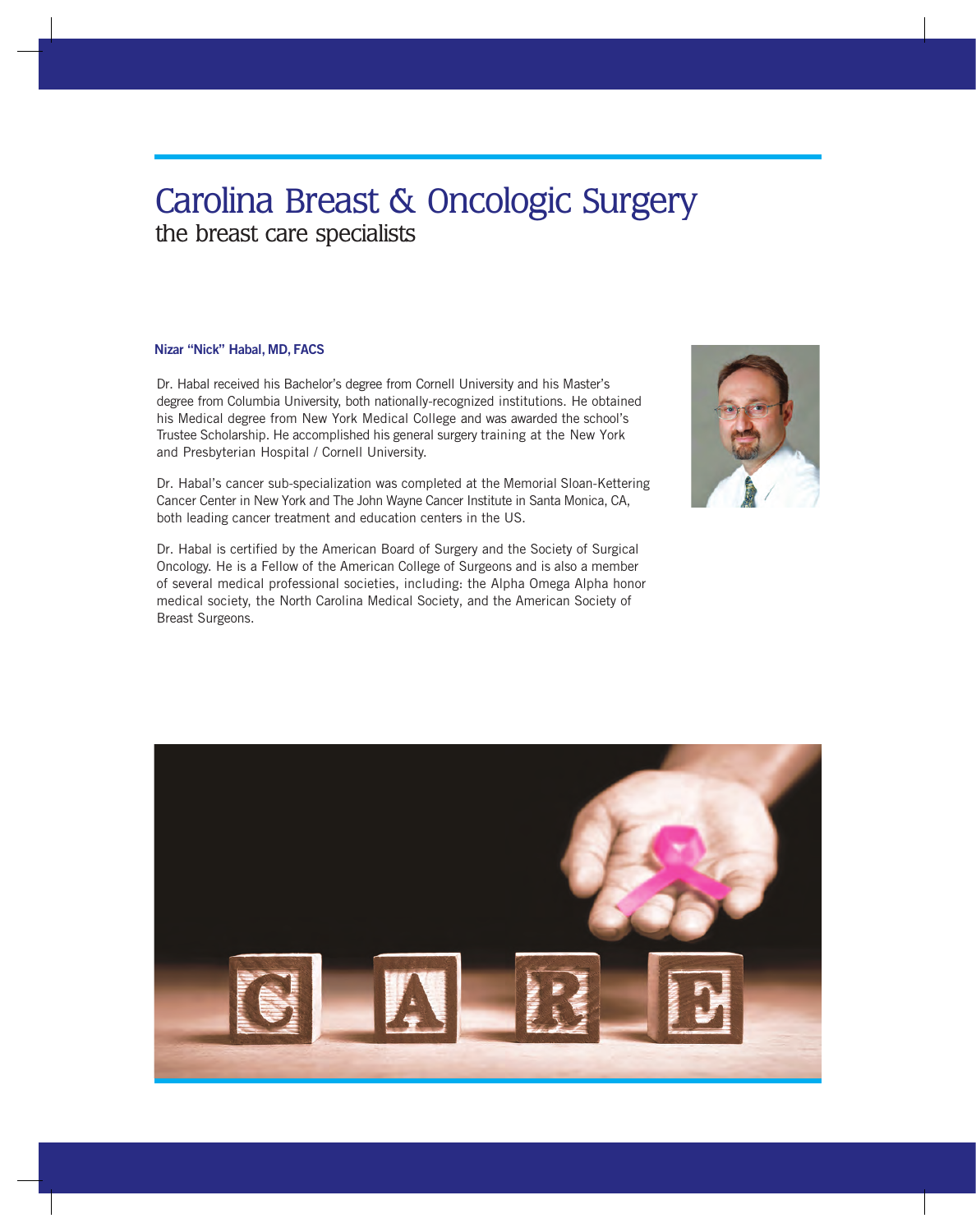# Breast Cancer a patient guide through diagnosis and treatment

#### **Welcome**

Thank you for choosing Carolina Breast & Oncologic Surgery, the breast care specialists. Rest assured that our dedicated staff and professionals will work diligently to assist you in any way we can and provide the services to best fit your needs.

If you find that you need further information or wish to schedule an appointment, please contact our office at (252)413-0036. We hope that this informational resource provides you with the insight and education needed to pursue the best possible clinical outcome. You can visit us on the web at: www.CarolinaBreast.com.

#### **Our National Accreditation**

Carolina Breast is proud to be fully accredited by the National Accreditation Program for Breast Centers (NAPBC). This mission is pursued through standardsetting, scientific validation, as well as patient and professional education. Carolina Breast voluntarily committed to provide the highest level of quality breast care and under went a rigorous evaluation process and review of its performance by the NAPBC. During ta\his process, our center demonstrated compliance with all the standards established by the NAPBC for treating patients diagnosed with the full spectrum of breast disease. These standards include: proficiency in center leadership, clinical management, research, community outreach, professional education, and quality improvement.

#### **Our Mission**

We are committed to providing unparalleled surgical care to patients with both benign and malignant breast disease in a private, caring, compassionate, and professional manner.

Carolina Breast & Oncologic Surgery provides special attention to patients afflicted

by the overwhelming disease of cancer, including timely diagnosis, treatment, and referral to dedicated oncology specialists and long-term follow-up. We offer patients a comprehensive approach featuring a wide variety of treatment options to achieve the best possible outcome.

#### **Our Services**

We offer complete benign and malignant breast care, including:

- Comprehensive Examination
- Breast Ultrasound for diagnosis and treatment
- Non-surgical needle biopsy
- Breast-Conserving treatment of breast cancer
- Sentinel Node biopsy
- Partial Breast Irradiation
- Oncoplastic Surgical techniques
- High-risk genetic counseling and testing
- Coordinated care with a multi-disciplinary cancer team including medical and radiation oncology, radiology and pathology specialists
- Educational materials and information on breast cancer treatment
- Second Opinion consultations for benign and malignant diseases

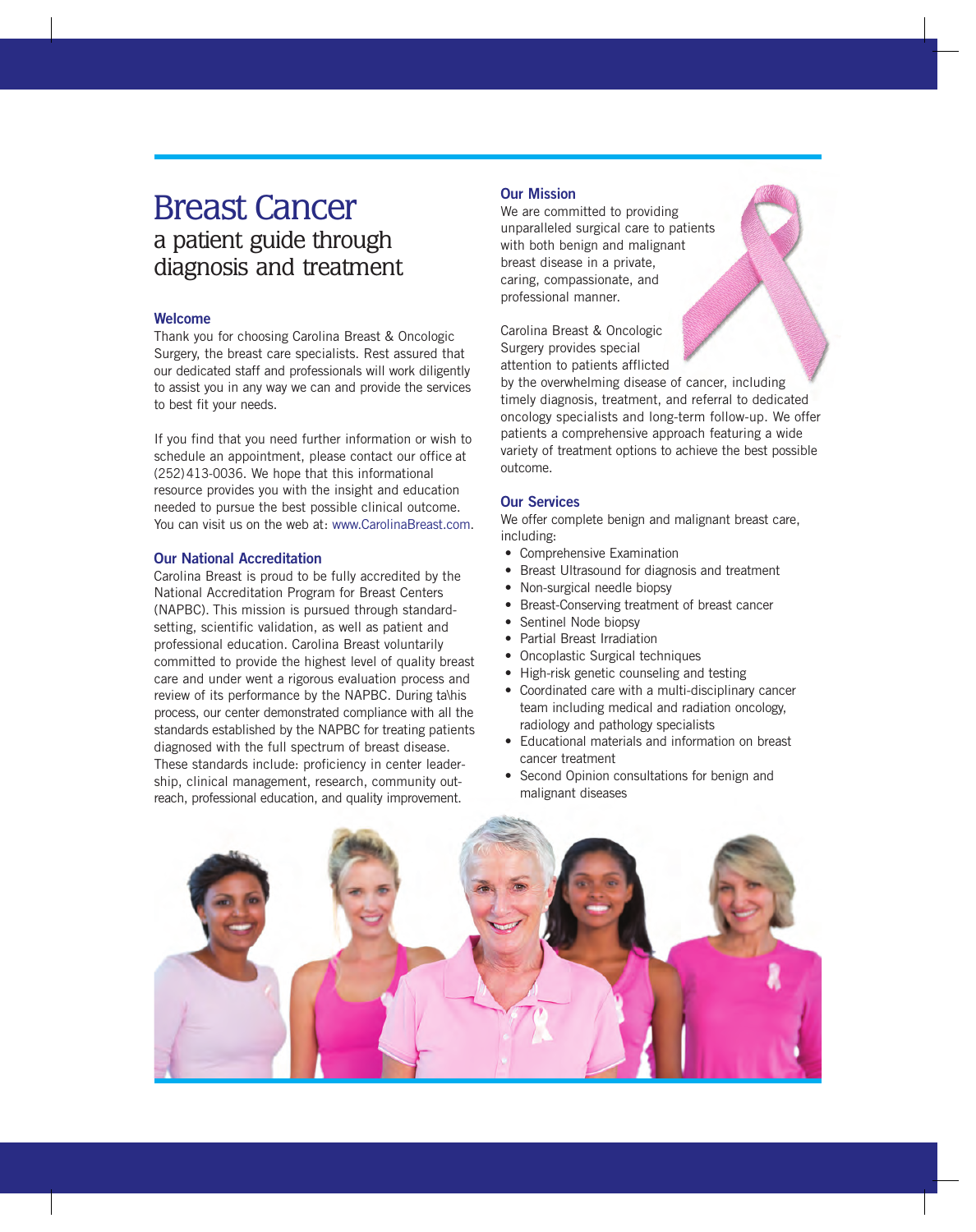# You've been diagnosed with breast cancer...

A breast cancer diagnosis is often associated with difficult emotions which may include shock and doubt, coupled with anger and extreme sadness. Patients often report feeling under pressure to make sense of a whole new medical maze. Also, in the midst of this emotional roller-coaster, they are faced with the difficult job of gathering information, learning new medical terms and making difficult treatment decisions.

The treatment of breast cancer is complex and constantly evolving. Often, a combination of treatment strategies is the best method to achieve a cure. **Three principal specialties are involved in breast cancer treatment including surgery, medical oncology and radiation.** Not all patients are treated with all modalities. Some modalities may be given in different order, different intensity or over different timetables — depending on the stage and the biological behavior of the breast cancer, as well as the preferences of the patient who is diagnosed.

Carolina Breast & Oncologic Surgery works together with a dedicated team of breast cancer specialists to coordinate the most appropriate care for each individual, providing a multi-disciplinary and up-to-date approach to all our patients.

Our practice has prepared this booklet to provide you with basic information about breast cancer and the treatment options which are available to you.

### Breast cancer basics

Tumors in the breast can appear at any age after the breast has fully developed. They start from just a few cells and can grow to very large lumps. Luckily, most tumors or growths in the breast are benign, but as a patient ages, the risk of a malignant or cancerous tumor increases. The worry with malignant tumors is that they can spread to other organs of the body. This makes them potentially life-threatening. They spread through the blood vessels or lymphatic channels, the tiny canals found throughout the breast tissue and carry fluid to lymph nodes in the armpit.



## The importance of mammograms and other regular health examinations

Because the smaller tumors are less likely to spread and are easier to treat than larger ones, finding lumps early can make a big difference. Mammograms are special X-rays than can do just that — find tumors in the breast before they grow too large. Since mammograms can miss up to 20% of cancers, regular exams by women and their doctors should also be utilized to help find the smaller tumors.

The only way to determine if a breast lump or suspicious mass visible on a mammogram is truly a cancer is to have a biopsy. During a biopsy, a surgeon or radiologist removes a sample of tissue. A pathologist then examines the tissue under a microscope to make the diagnosis. If your biopsy result is positive, it means the tumor or tissue from the suspicious area contains cancer, and you will need further treatment.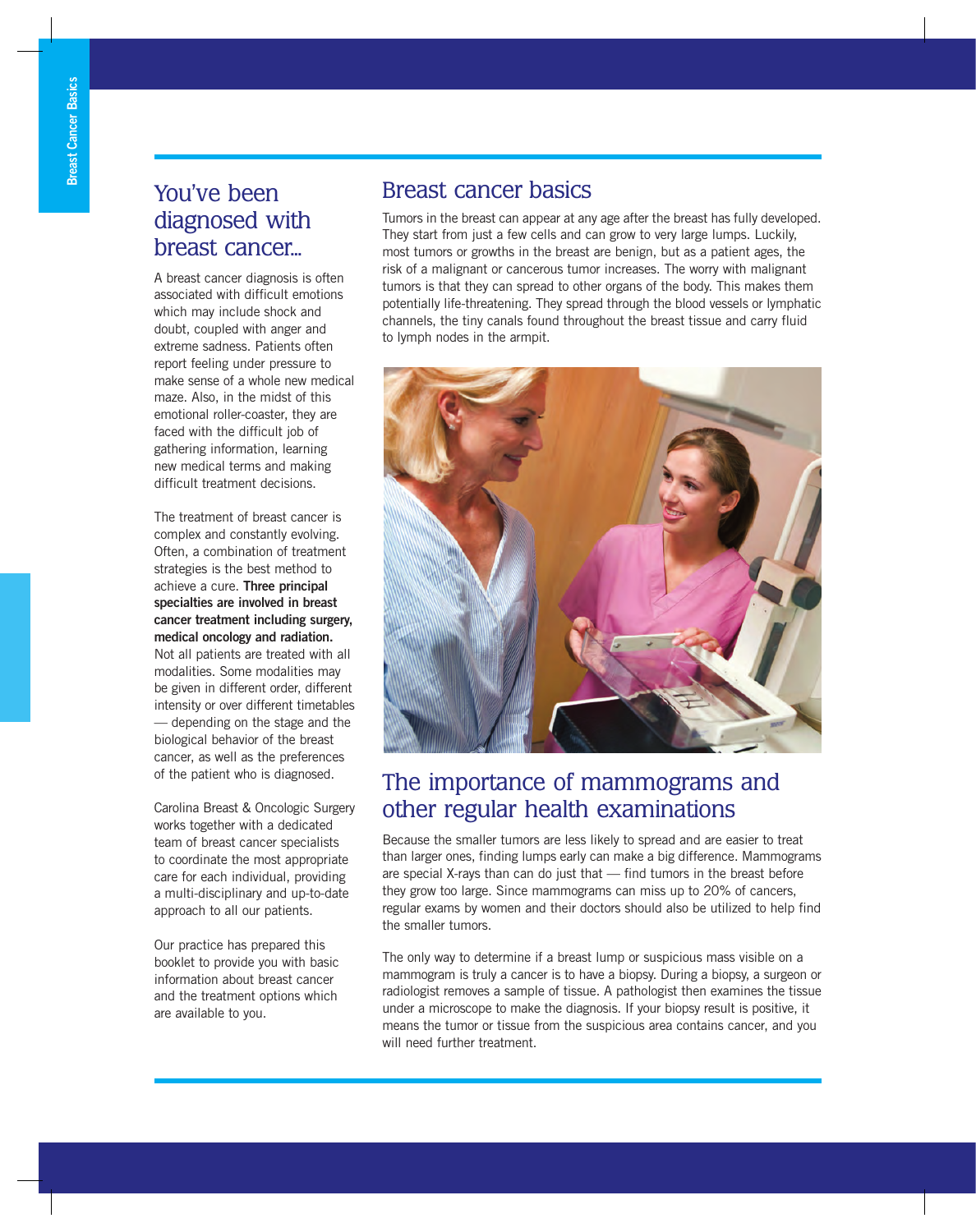# Breast Cancer Biology a helpful primer

## What is cancer?

For largely unknown reasons, cancer occurs when cells become abnormal and divide without control or order. All parts of the body are made up of cells that normally divide and multiply only when the body needs them. A tumor occurs when some cells keep dividing uncontrollably and clump together into a mass. Most breast tumors are benign, which means they do not invade or damage the surrounding tissue. However, some breast tumors are malignant or cancerous. They can destroy the nearby tissues as they grow and eventually spread or "metastasize" to other parts of the body either through the blood stream or, more commonly, through the lymph nodes.

Two kinds of cells can lead to breast cancer. **Ductal** cancers arise from cells lining the canals that carry milk to the nipple. **Lobular** cancers arise from cells lining the glands



that make milk (shown above).

Roughly 85% of the cancers found in women are of the ductal variety. The process of growth from a single cluster of cells to a malignant tumor is slow, perhaps as long as several years, although the exact growth period varies from one patient to the next. The change from normal duct cells to cancer requires several steps (shown in the diagram below).

# The process of growth

**Hyperplasia:** The cells lining the duct start to divide at an abnormally fast rate. At this point, they still appear normal under the microscope. This phase still represents a benign process, such as fibrocystic disease of the breast.

**Atypia:** The cells and their content begin to look abnormal. Although this is still a benign condition, these changes are believed to be pre-cancerous and may put the patient at a higher risk of getting a cancer in the future.

**In-Situ Cancer:** Can be Ductal Carcinoma In-Situ (DCIS) or Lobular Carcinoma In-Situ (LCIS). The cells look very abnormal and grow at such a rate that they clump together, fill and swell up the duct/lobule. At this stage, the cells still remain contained within the duct lining.

**Invasive Cancer:** Also known as Infiltrating Carcinoma. The abnormal cells now 'eat through' the duct lining and invade the surrounding normal breast tissue, the lymphatics or the blood vessels.

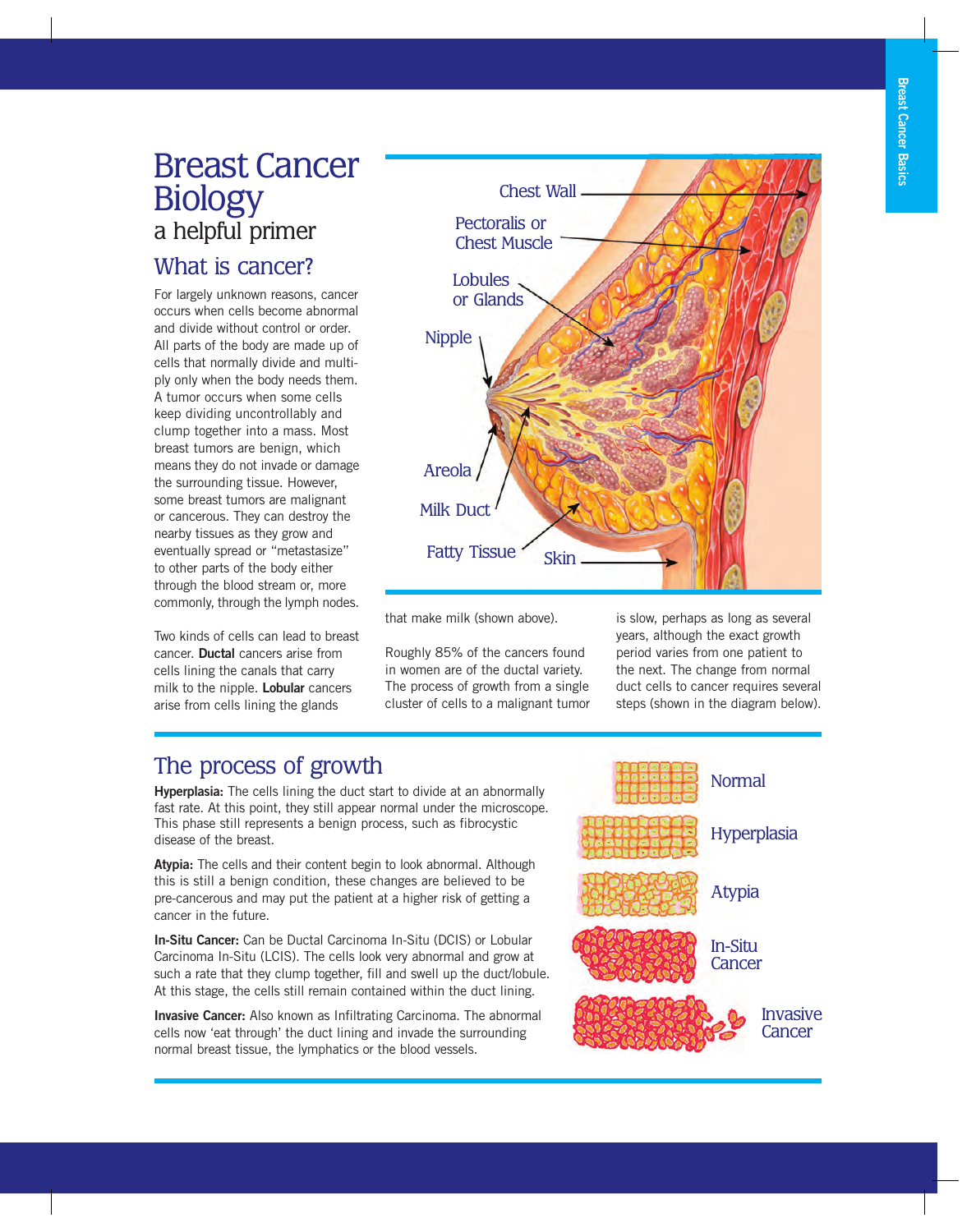### How cancer spreads

A malignant tumor can invade and destroy surrounding normal tissue. The larger it grows, the more likely it is to invade blood vessels and lymphatics. Once cancer cells enter the bloodstream or lymph nodes, they can travel to the lungs, liver, brain and bones. When breast cancer spreads, it's referred to as metastatic breast cancer although it's found in another part of the body. For example, breast cancer spread to bones is still called breast cancer, not bone cancer.

Breast cancer cells frequently get trapped in the lymph nodes under the arm, called axillary lymph nodes, before they spread to the rest of the body. Although not common, some patients whose axillary lymph nodes are clear may still have cancer that's spread. The faster the tumor invades the surrounding tissue and reaches the lymph nodes, the more 'aggressive' it is. More importantly, the larger the tumor, the more likely it is to metastasize or spread to the organs outside the breast (see "The stages of breast cancer" below.)



@ 2004 American Society of Clinical Oncology Robert Morreale/Visual Explanations, LLC

The Grade of the cancer is often confused with its Stage. The Grade of the tumor is a description of the cells when they are seen under a microscope. This helps in understanding how aggressive the cancer may be. The Stage of the cancer depends on the size of the tumor and status of the lymph nodes and is directly related to survival and outcome after treatment.

### The stages of breast cancer

Breast cancer is a complex disease and all cases are not the same. Once the diagnosis of breast cancer has been established, more tests will be done to find out how large it is and whether or not it has spread to the lymph nodes or other sites.

This important step, called staging, is usually completed after surgery and scans have been performed. Your team of doctors will need to determine the stage of your breast cancer in order to plan the most appropriate therapeutic combination of treatment.

**Stage 0** breast cancer is considered pre-cancerous, meaning it rarely metastasizes to lymph nodes or other areas regardless of size; it is reserved to Carcinoma-In-Situ (CIS).

**Stage I** breast cancer is when the cancer is small and hasn't spread anywhere.

**Stage II** breast cancer is when either the tumor is small but has spread to the underarm lymph nodes or the tumor is a little larger but still has not spread to the lymph nodes.

**Stage III** breast cancer is also called locally advanced breast cancer. The tumor is larger and has spread to the lymph nodes under the arm or spread to lymph nodes farther away from the breast.

**Stage IV** breast cancer is defined as a tumor, regardless of size, that has spread to places far away from the breast, such as bones, liver, lungs or brain.

Please note that most recent methods to stage the cancer also include factors such as whether or not the cancer has Estrogen Receptors (ER) or Progesterone Receptors (PR).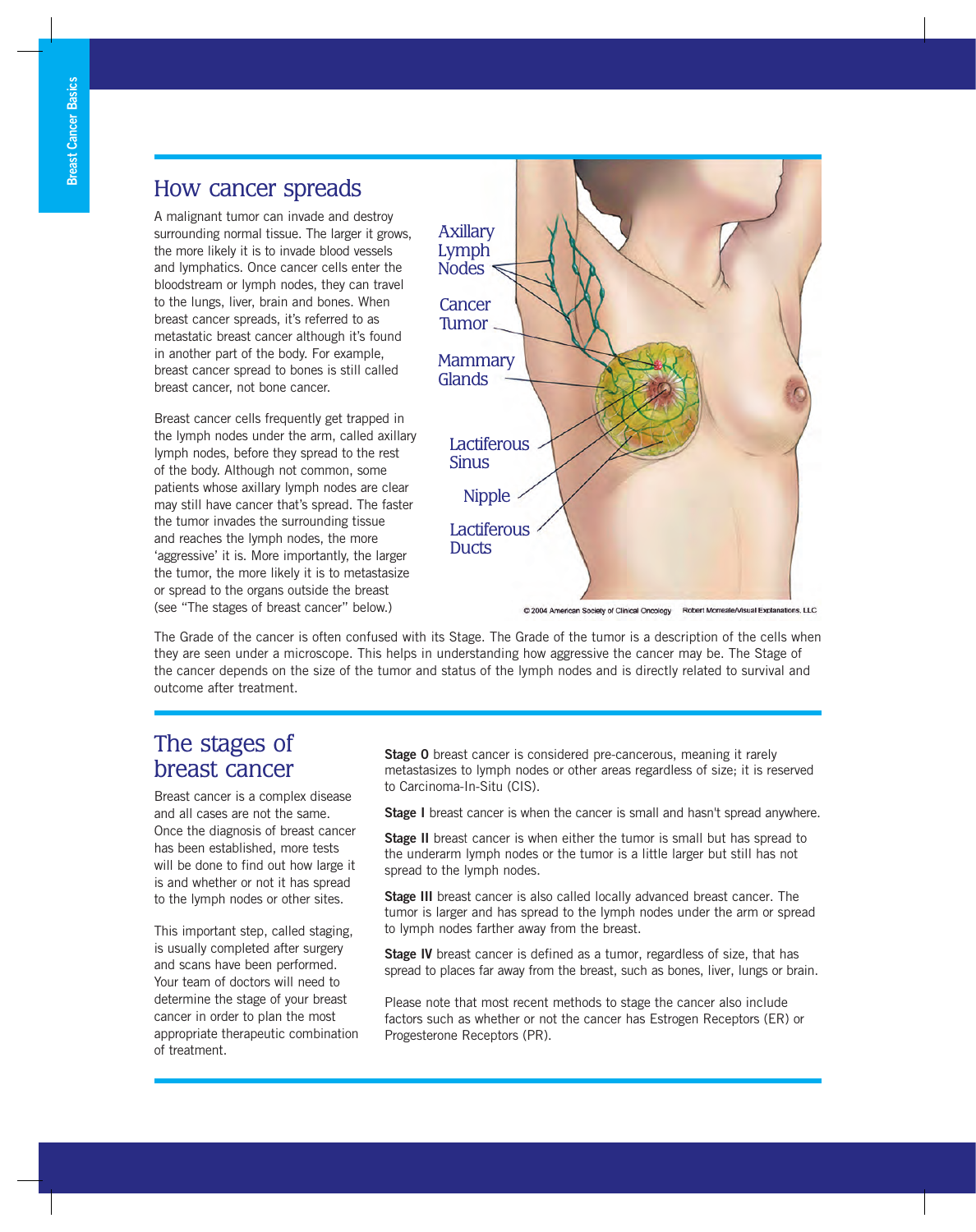# Surgical Options

Once a lump is diagnosed as a breast cancer, it needs to be removed surgically. There are no "non-surgical" options to remove a breast cancer. In addition to the cancer removal, your surgeon will also remove a few lymph nodes from the axilla (underarm) to check and see if there are any metastatic cancer cells in them. The following is a brief description of the most common surgical options available to remove a breast cancer.

## Lumpectomy / Partial or Segmental Mastectomy with or without Sentinel Node Biopsy

The surgeon removes the lump containing the cancer without removing the entire breast. This procedure involves removing all the cancer while leaving much of the remaining breast tissue, and is usually recommended for a smaller cancers. Depending on the size and location of the cancer, this surgery can conserve most of the breast. If the cancer is located deep in the breast tissue, a radiologist may place a guide-wire through the skin that targets the tumor before the surgery, so-called needle-localization. In addition, if a large enough lump is removed the remaining breast tissue may be manipulated during the surgery to recreate the contour of the breast and provide a better shape, socalled mastopexy. Most of the time, this procedure is usually coupled with a Sentinel Lymph Node biopsy (see below.) Women who have lumpectomies almost always have radiation therapy after the surgical scars have healed. Radiation therapy is used to destroy any cancer cells that may not have been removed by surgery.



## Lumpectomy / Partial Mastectomy with Axillary Lymph Node Dissection (Removal of Lymph Nodes)

In addition to the Partial Mastectomy described above, the surgeon may also remove the lymph nodes under the armpit, usually through a separate incision. This additional dissection of the lymph nodes is carried out if the cancer has already spread to the lymph nodes as confirmed by physical examination, lymph node needle biopsy or Sentinel Node Biopsy (see below). A drain will be placed at the time of surgery and removed on average one to two weeks later. Again, radiation therapy to the breast typically follows the lumpectomy.

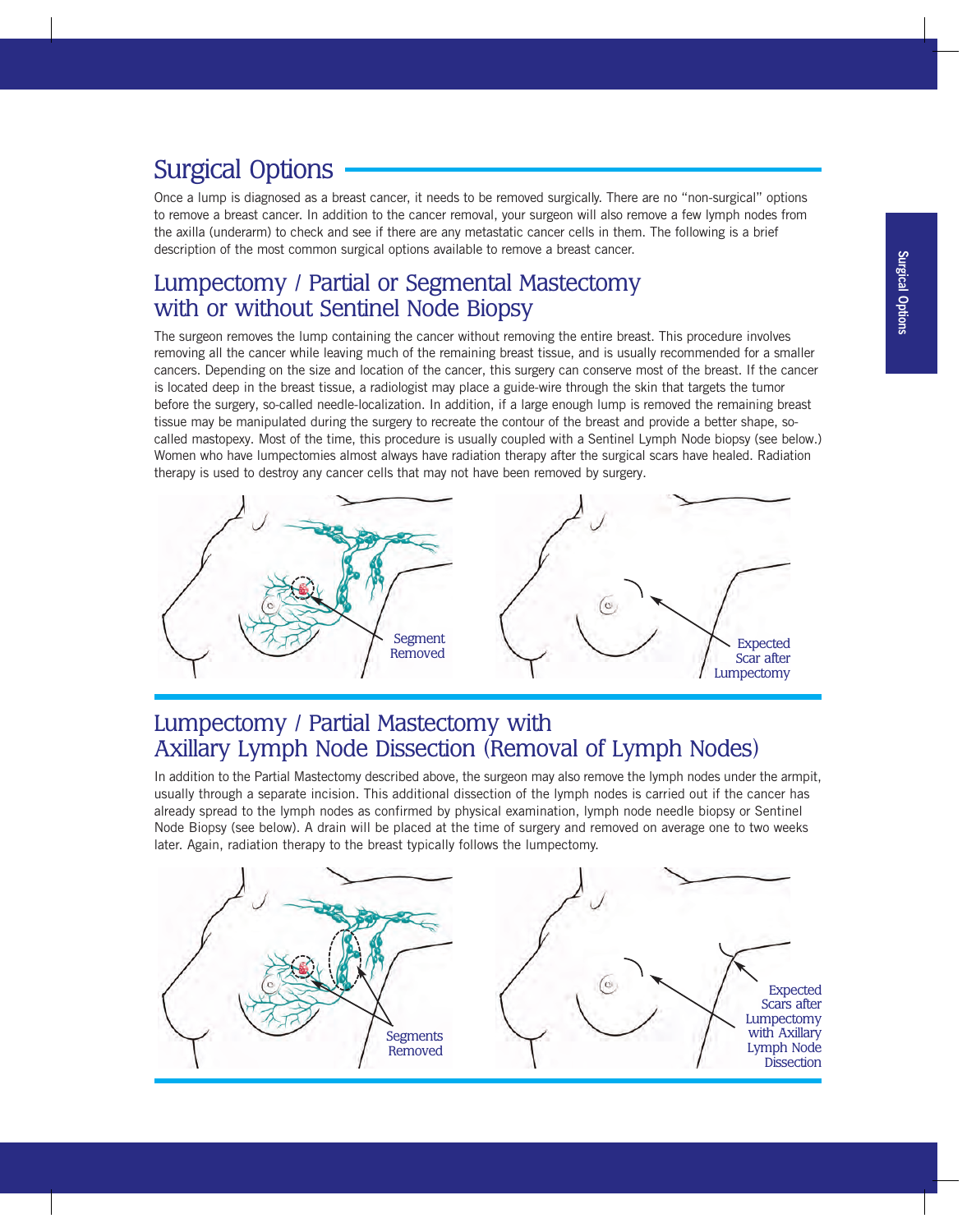# Surgical Options

### Total (or Simple) Mastectomy

Your surgeon removes the entire breast. Some lymph nodes under the arm may be removed also, because it is hard to separate the breast tissue from the lymph nodes in the armpit. This option is usually offered for cancers that are too large or are suspected of being in more than one part of the breast. Some women with smaller cancers that can be treated with lumpectomy alone choose to have a mastectomy instead. In addition, this procedure is usually coupled with a Sentinel Lymph Node biopsy (see below.)



### Modified Radical Mastectomy

Your surgeon removes the breast, along with lymph nodes under the arm including the Sentinel Lymph nodes (see below), along with lining over the chest muscles and sometimes part of the chest muscles. It is usually recommended for large invasive cancers and sometimes for smaller invasive cancers, with proven metastasis to the lymph nodes, instead of lumpectomy with axillary node dissection.



## Reconstruction after mastectomy

Patients who elect to undergo mastectomy also have the option of breast reconstruction. There are a variety of ways that can be done, including placing implants or moving tissue from the abdomen or the back to recreate the shape of the breast after its removal. Reconstruction is performed by a plastic surgeon during mastectomy surgery or later.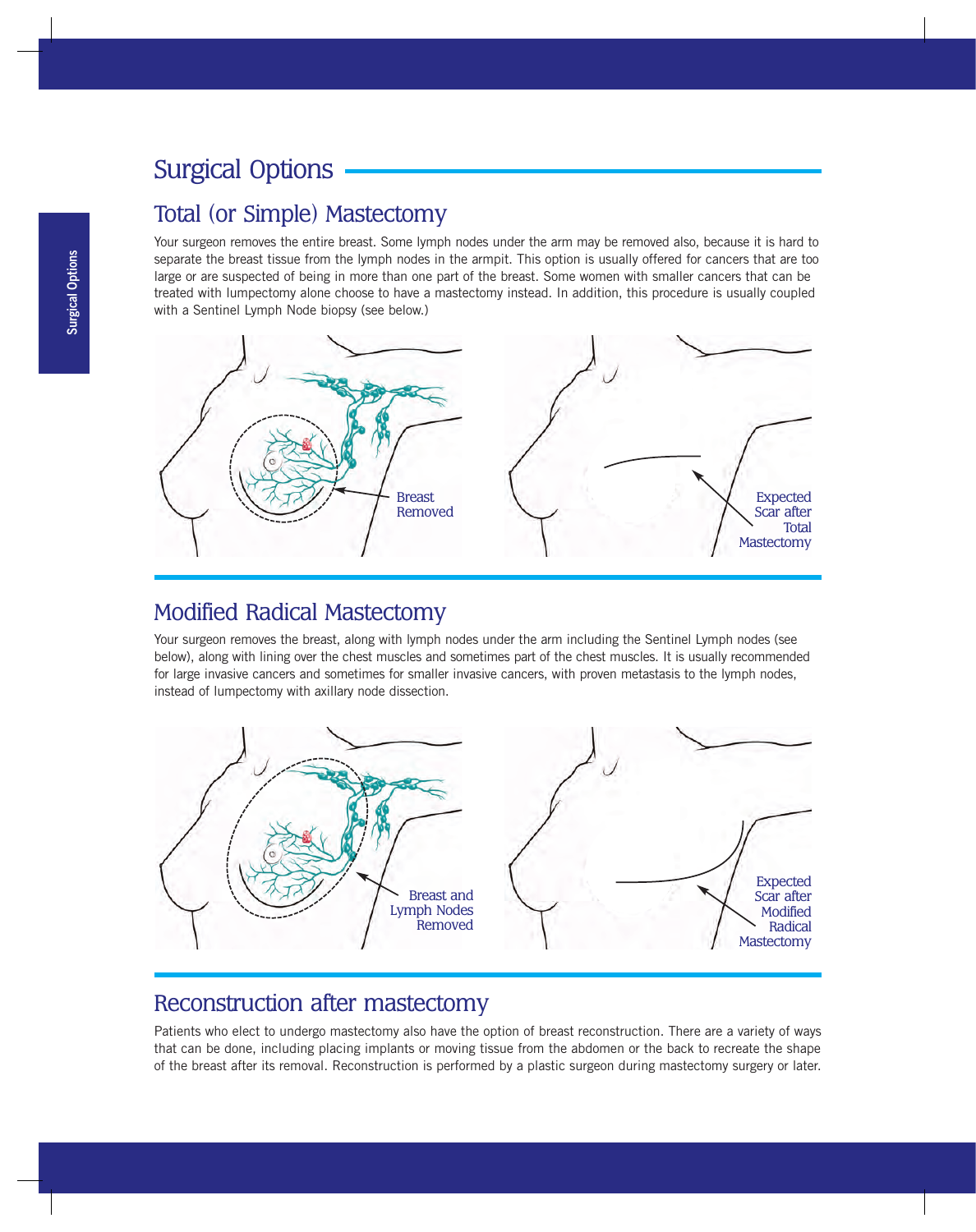## Lumpectomy or Mastectomy? Which choice is right for you?

Most cancers that are still small and unlikely to have spread out of the breast can be treated with lumpectomy or partial mastectomy. This option is commonly referred to as 'breast conserving therapy,' because most of the normal breast tissue remains intact, in contrast to total or radical mastectomy where the entire breast tissue, nipple and skin are removed. Several large clinical trials comparing the two options have confirmed that the overall outcome and survival from breast cancer is the same whether a patient chooses the breast conserving option or whole breast removal. In other words, more aggressive surgery does not impact the survivability from breast cancer.

Given the choice, the decision to undergo mastectomy or breast conserving therapy is entirely up to the individual. You should discuss the pros and cons of each method with your surgeon. However, several important points need to be emphasized when contemplating this decision: • Lumpectomy offers the individual the best cosmetic outcome available for the treatment of breast cancer. In most cases, the scar from surgery can be easily hidden with a bra, and the bust remains full. The nipple and the sensation around it remain intact. Also, the individual does not have to undergo the shock of losing a breast. • After a lumpectomy, most women have to undergo radiation therapy. Radiation is designed to decrease the likelihood that the cancer will return in the breast after treatment, a so-called local recurrence. Radiation does not entirely eliminate that risk.

- The risk of local recurrence after breast conserving therapy remains slightly higher than the risk after mastectomy. • Radiation will increase the time required to treat the
- cancer and is not without its risks. • Mastectomy offers the smallest chance cancer will return
- in the breast but does not completely eliminate that risk.
- Mastectomy is not a guarantee that you can avoid chemotherapy or radiation therapy.
- Mastectomy surgery takes longer, is more painful, involves drainage tubes that can stay in for several weeks. Recuperation from mastectomy can be more difficult.
- The cosmetic outcome after mastectomy is less appealing, but it can be corrected with reconstructive surgery.
- Women who elect to undergo mastectomy rarely require radiation therapy. But women with a very large cancer or many axillary lymph nodes that are positive will likely have to undergo radiation therapy after mastectomy.

• **When deciding between lumpectomy or mastectomy, it is always important to remember that the overall outcome is the same no matter which option you choose.**

### A mastectomy is strongly recommended when:

• The cancer is large or found in more than one part of the breast, so-called multicentric disease.

- The breast is small or shaped so that a lumpectomy would leave little breast tissue or a very deformed breast.
- A patient chooses not to have radiation therapy.
- A patient prefers a mastectomy.

## The Sentinel Lymph Node Procedure

The sentinel lymph nodes (SLN) are defined as the first lymph nodes the breast cancer could spread to and are the most likely to contain cancer in the event of spread. These nodes are located by means of a special technique utilizing radioactive and blue-colored dyes to help the surgeon identify them. Typically, two to six SLN's are found. The SLN biopsy has been developed to decrease potential complications of removing all lymph nodes from the armpit such as fluid retention and swelling in the arm on the side of the surgery. If your invasive tumor is 3 cm or less, and no cancer is felt within your lymph glands, then you may have this procedure. (Continued on next page)

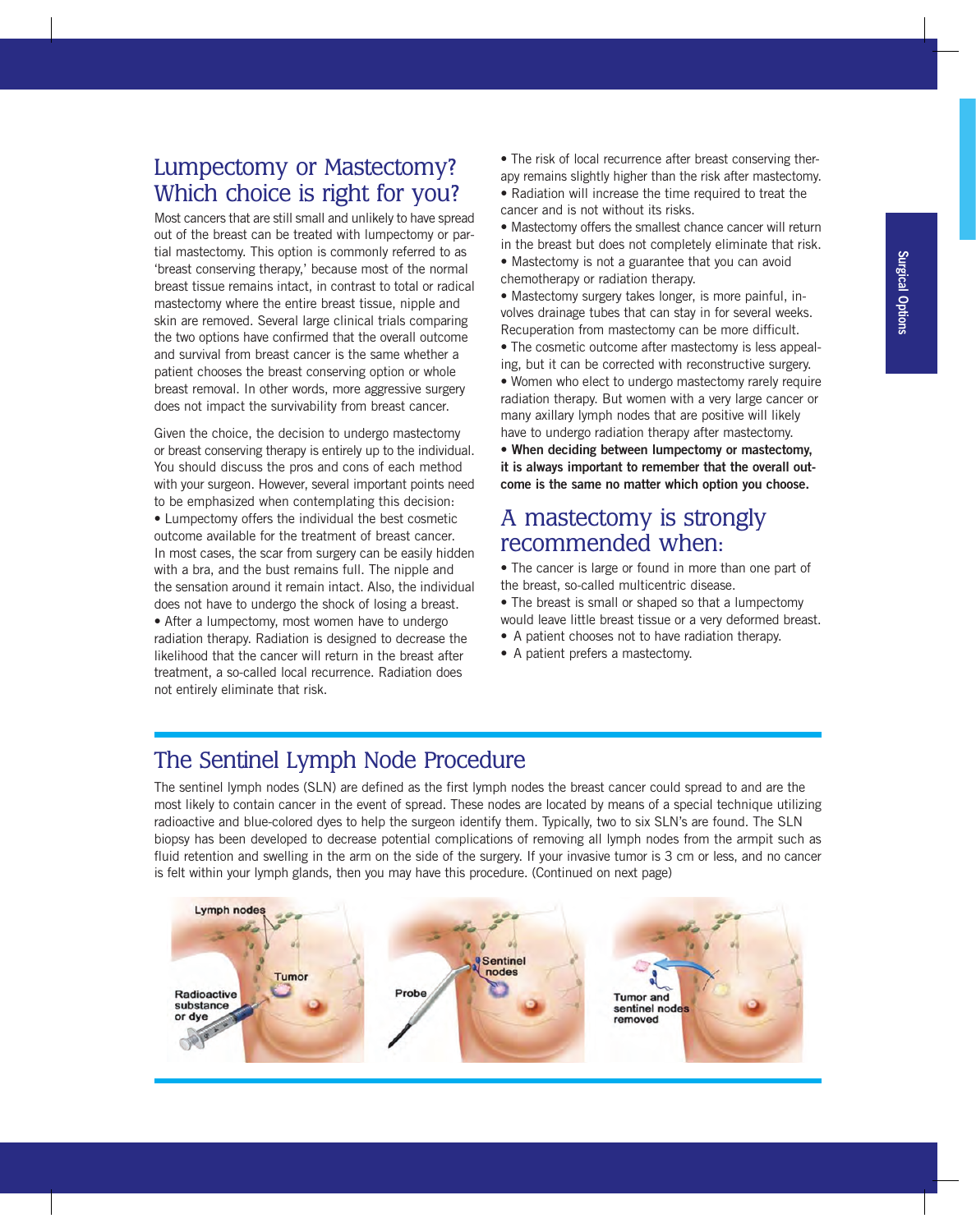#### **Intra-operative "Radioactive" or "Blue Dye" Mapping (continued from previous page)**

A small amount of radioactive substance (technetium sulfur colloid) or blue dye is injected into the skin or tissue around the cancer site. With radioactive material, the radiation exposure is less than that of a chest x-ray. With blue dye, the injected skin, lymphatic channels and urine may discolor. Skin color can remain for weeks, sometimes months. Urine color will return to normal in 1-2 days. There's a rare possibility of allergic reaction to the blue dye at injection time. Once the injected radioactive or blue dye material moves through breast lymphatic channels, it travels to the sentinel nodes. A hand-held probe is used to locate the 'hot' lymph nodes in the armpit. The surgeon will make a small incision and remove the nodes to send to pathology for examination. Your pathology report will be available within one week.

### Pre-Operative Instructions

The following information will help you to prepare for your upcoming surgery. We hope this information will help to make this experience more comfortable for you. If you have any questions regarding these instructions, contact the staff at Carolina Breast & Oncologic Surgery.

**Carolina Breast & Oncologic Surgery (252) 413-0036 Vidant SurgiCenter (252) 847-7700 Vidant Medical Center Admissions (252) 847-5941 or 847-4100**

#### Please be sure that you have the following information handy:

- All your Insurance Information
- A list of all medications that you are currently taking
- A list of any allergies you may have to any medications

### Please follow these instructions carefully:

- **Nothing to eat or drink after midnight on the night prior to your surgery.**
- **You will need to have a responsible adult with you to drive you home, if you will be going home the same day as your surgery.**

It is unsafe and against hospital policy to permit you to drive home after surgery when you would have received medications that might slow your responses (anesthesia, pain medication, or any medication to relieve anxiety).

- **Inform us if you're taking aspirin, Plavix®, Coumadin® or other blood thinning medications**. You should not take aspirin or aspirin-containing products for 7 days prior to your surgery. Tylenol**®** is okay.
- **Wear comfortable clothing.**

A two-piece, loose outfit with a zipper or buttons in front is the easiest to put on. Some women prefer a loose dress with zipper or buttons in front. Wear a supportive non-wire bra (such as a bra that fastens in the front). The bra will provide comfort and support after your procedure.



# Recommended items to bring, if you'll be staying overnight in the hospital:

- Personal items (toothbrush, toiletries, pillow, earplugs)
- Slippers, extra socks
- Bathrobe that opens in front, button or zipper sweater
- Light reading material
- Important telephone numbers
- **Do not bring valuables with you; if you do, make sure you give them to family/friends for safekeeping.**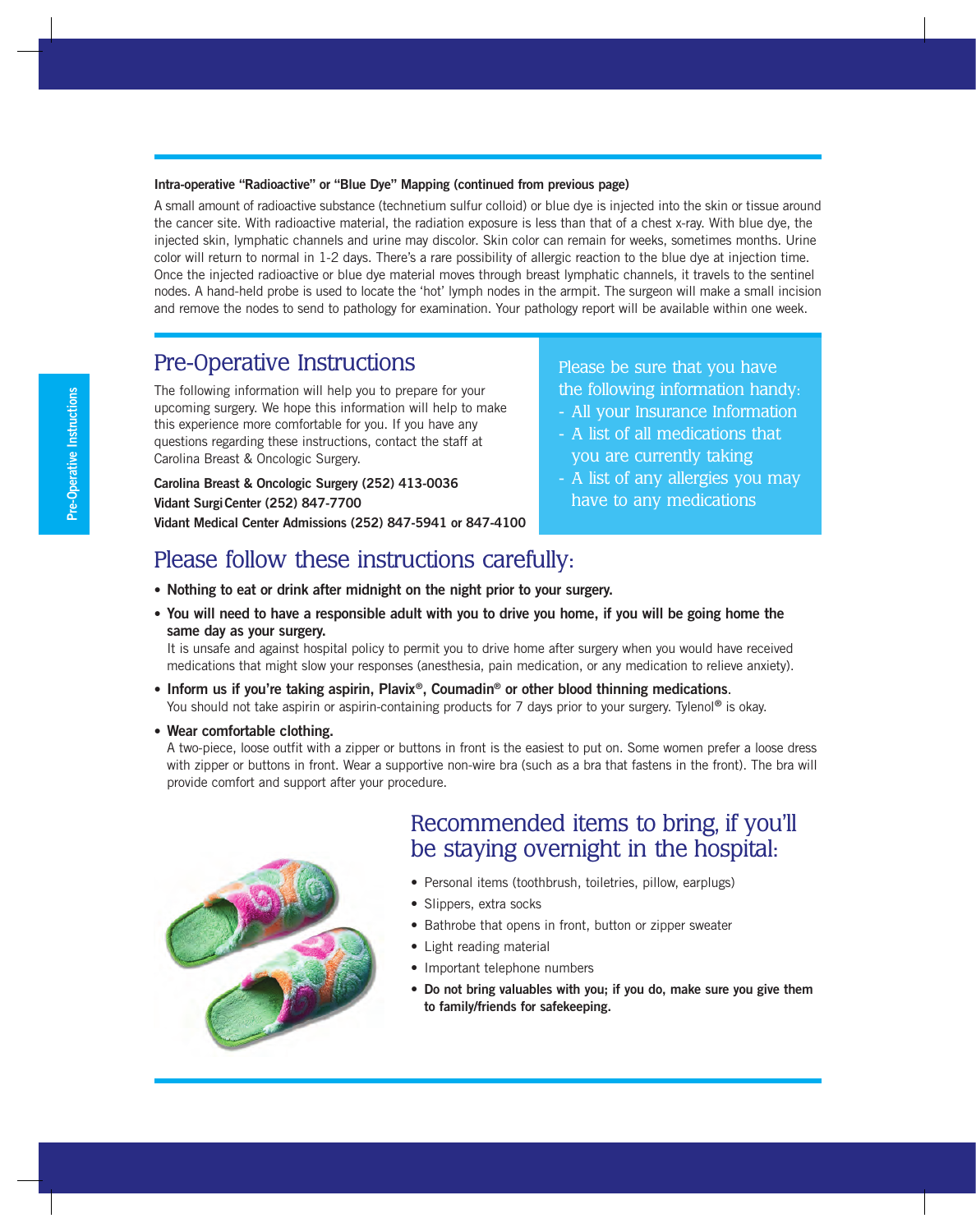### Post-Operative **Instructions**

#### **Pain Management**

People experience different types and amounts of pain or discomfort after surgery. You'll be given a pain medication prescription upon discharge. It's recommended that you take these medications as needed before pain is severe during the first 24-48 hours after your surgery. Ibuprofen (Advil<sup>®</sup> or Motrin<sup>®</sup>) or Tylenol<sup>®</sup> may be added to or used instead.

Notify us of any drug allergies, reactions or medical problems that would prevent you from taking these drugs. Percocet and Vicodin are narcotics and should NOT be taken with any alcoholic drinks. Also, do NOT use narcotics while driving.

- Healing and recovery are improved with good pain control.
- Narcotics can cause or worsen constipation, so increase fluids, eat high fiber foods (like prunes and bran) Also make sure you're up, out of bed, taking small walks.
- An ice pack may be helpful to decrease discomfort and swelling, particularly to the armpit after a lymph node dissection. A small pillow positioned in the armpit may also decrease discomfort.
- You will have a breathing tube inserted into your throat during surgery. This often causes a sore throat for a few days after surgery.

#### **Incision (Scar) and Dressing Care**

Your incision has both stitches and Steristrips (thin white strips of tape placed over the incision) and will be covered by gauze dressing and tape. You may remove the dressing in 2-3 days. **Do not remove the Steristrips.** If they fall off, do not attempt to replace them. Most of the time, the stitches under the strips are absorbable and do not need removal. **Bruising and some swelling are common after surgery. A low-grade fever (under 100ºF) is normal the day after surgery.**

Sometimes, the incision is closed with steel clips. We will remove the clips in 10 days to two weeks. Keep a dry dressing over the clips until they are removed.

You may have a **Jackson-Pratt (JP)** drain after your surgery. This drain is a plastic tube running from under the skin to outside your body. A bulb is attached. A nurse will teach you how to empty your drain prior to your going home from the hospital. Empty the drain 2-3 times a day or when the bulb is full. Write down the amount drained on a sheet of paper. More information on the JP drain is included in this booklet.

**It's not uncommon for the drain to clog and have some bloody fluid drainage from the entry site in the skin. If this happens, do not panic; simply put on a dry dressing and call the office during regular hours for additional instruction.**

**Showering and Bathing Instructions** If you have a drain in place or if you have steel clips on your incision, **do not shower** until 24 hours after the drain and clips are removed. We recommend sponge bathing until then.

If you do not have a drain, you may shower 2-3 days after the surgery. Remove the gauze and paper tape covering your incision before you

shower. Thoroughly pat dry your incision with a clean towel after you shower. **Be careful not to remove the Steristrips.** Cover them with a drv dressing afterwards.

#### **Activity after Surgery**

Avoid strenuous activity, any heavy lifting, and vigorous exercise until the stitches are removed. Walking can be restarted right away. You may begin driving when you are no longer taking narcotics, all drains are removed, and you feel safe turning the wheel and stopping quickly.

**If you have a drain in place... be sure to minimize activity of the affected arm as much as possible until your doctor removes the drain.**

**Do not avoid using the affected arm altogether. Move all your joints on a regular basis. After the drains are removed, you may start exercises to regain movement and flexibility.**

#### Things you CAN do...

Cooking Brushing hair and teeth Applying make-up Riding in a car Climbing stairs

#### Things you CANNOT do...

Vacuuming or sweeping Washing dishes or clothes Heavy cleaning Lifting heavy objects Heavy yard work

#### **Returning to Work**

Most people return to work within 2-3 weeks. However, you may be able to return sooner depending on your comfort level. Returning to work also may vary depending on your line of work, your overall health and your personal preferences.

Be sure to discuss returning to work with your physician or nurse.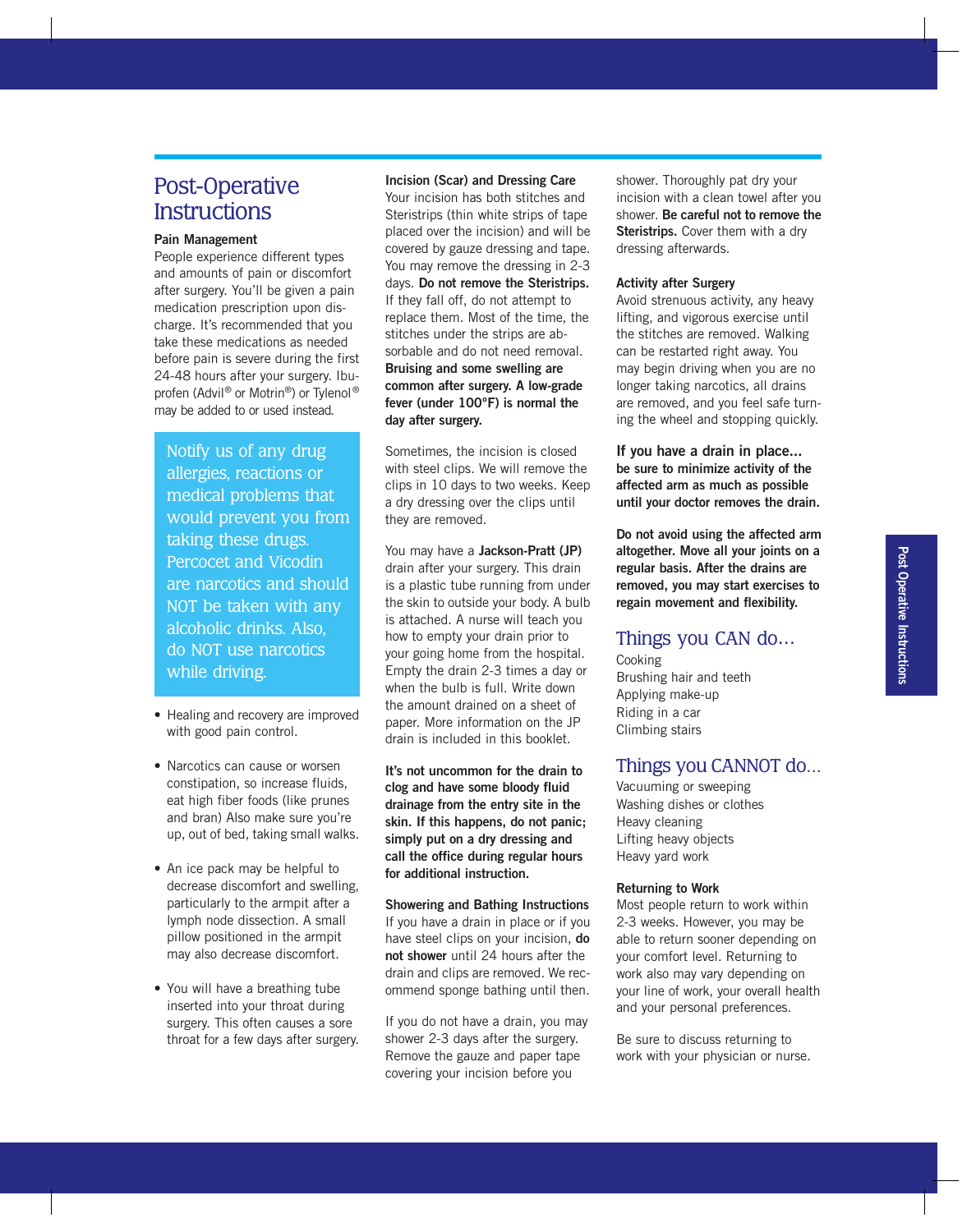## Jackson-Pratt Drain Care

After your surgery, you may have a drain(s) called a Jackson-Pratt (JP). The JP drain suctions and collects body fluids and blood from your surgical area. It promotes healing and recovery, as well as reduces the chance of infection. The drain will be in place until the drainage slows enough for your body to reabsorb fluid on its own.

While you're in the hospital, the nursing staff will care for your drain and teach you how to utilize the drain at home. Drainage will usually start as bloody, but then turn to yellow after a few days.

**Do not be alarmed if your drainage remains blood-tinged.**



**Your JP Drain:** thoroughly

before emptying your drain(s). Use the measuring cup from the hospital to collect and measure drainage. Unpin the drain from your clothing. Open the top. Turn the drain upside

down and squeeze contents into the measuring cup. Empty thoroughly.

Use the chart to record the drainage amount twice a day or when bulb is full. Record until your post-operative appointment. If you have more than one drain, record each separately. To prevent infection, don't let stopper or top of bottle touch the measuring cup or other surface.

Use one hand to squeeze all of the air from the drain. With the drain still squeezed, use your other hand to replace the top. This creates the suction necessary to remove the fluids from your body. Pin the drain back on your clothing to avoid pulling it out accidentally. Wash your hands again. Remember to wash your hands before and after the procedure to reduce the risk of infection.

It is common for the drain to get clogged or have some bloody fluid drainage from the entry site in the skin. If that happens, do not panic; just put a dry dressing on the site, and call the office during regular hours for additional instruction.

### Follow-Up After Surgery

The pathology results of your surgery should be available one week after your surgery. Follow-up appointments to discuss the pathology results and to examine the operative site are generally made by your nurse before you leave the hospital or surgery center.

Feel free to call the Carolina Breast & Oncologic Surgery office to confirm your appointment or if you do not have one or do not remember when it is scheduled.

Contact us during normal business hours for any of the following problems or if you have any questions. Please ask to speak with a nurse during the day.

- Pain that is not relieved by medication
- Fever more than 102°F or chills
- Excessive bleeding (a very bloody dressing)
- Redness outside the dressing
- Excessive and painful swelling
- Discharge or bad odor from the wound
- Allergic or other reactions to medication(s)

Pathology results are NOT discussed over the telephone.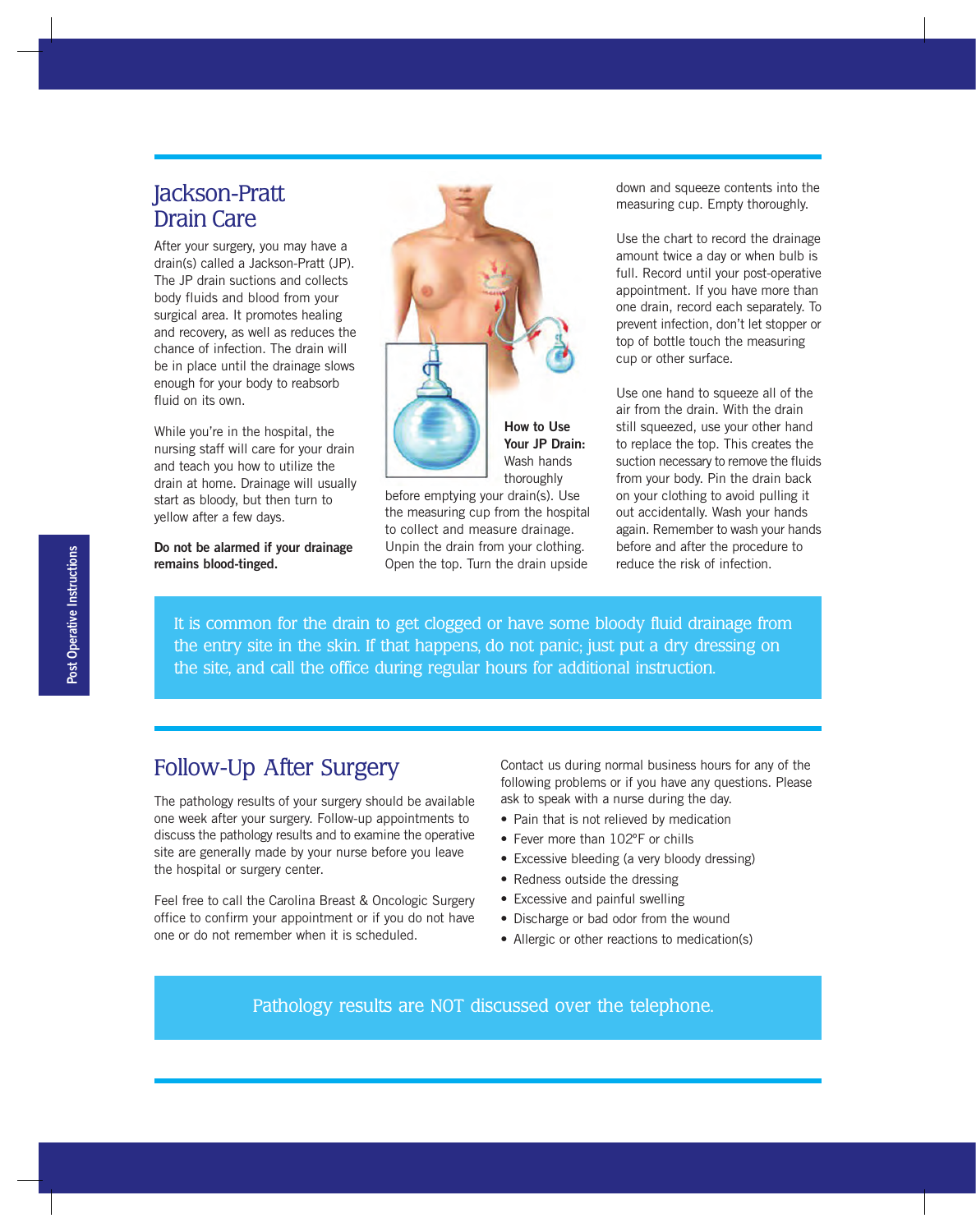## Activities and Helpful Exercises After Surgery

If you've had a lumpectomy only, **without an axillary dissection**, you may resume regular exercises as soon as wish. It's best to avoid, even regular light-duty work, on the side that has the drain. You may start the exercises below after all your drains are removed.

**If you've had an axillary dissection or a mastectomy, you will need to minimize the activity of the arm on**

#### **the side which was operated on until the drains are removed.**

If you exercise slowly, you'll notice relief of stiffness, pain or heaviness in your shoulder. You don't have to work through the pain. Move your arm only to the point where you feel discomfort. Stop, and then try again. By the end of one month, your range of motion should be back to normal.

Before returning to more vigorous upper extremity exercise, such as tennis or weightlifting, check with your surgeon. If you were involved in a lower extremity exercise program, such as walking, prior to the surgery, you may resume that activity as your endurance allows.

If you had a drain placed during surgery, plan to return to exercise after your drains are removed. Proper exercise will ensure the quick return of range of motion and strength of the shoulder. The exercises that follow will hasten recovery and may be performed twice daily, once in the morning and once before bedtime.

#### Exercise #1 Clasp & Reach

While sitting or standing, clasp your hands together and slowly raise them toward your forehead. When comfortable, proceed by slipping your clasped hands down behind your neck with your elbows bent. Gradually begin to bring elbows together in front of you and breathe out. Then spread apart breathing in. Return to start. Repeat five times.

#### Exercise #3 Side Reach

While sitting or standing extend arms to the side. Slowly raise arms over head. The goal is to hold your arms straight over your head with hands touching. Now lower arms to the side by reversing the path they traveled. Repeat five times.



#### Exercise #2 Wall Climbing

Stand facing the wall with arms straight and fingertips touching the wall. Keeping arms parallel, slowly climb the wall stepping closer to the wall, in an itsy-bitsy-spider fashion. Progress to bring your toes as close to the wall as possible. When arms are straight overhead bring them in toward your ears. If pulling or discomfort occurs, stop and lower arms back down the wall. The goal is to get your arms to equal height up the wall. You'll be able to reach higher by exercising each day. Repeat five times.



Now turn to the side with your body at a right angle to the wall. Slowly let your fingers on your affected arm climb the wall as you side step to the wall. Keep arm straight and in line with ear. Repeat five times.

#### Exercise #4 Overhead Reach

Laying flat on the floor, knees bent slightly, grab a rod with both hands. First, extend your arms straight above your head. Slowly lift them in unison over your head towards your knees, keeping your arms straight. Return to original position and try again.

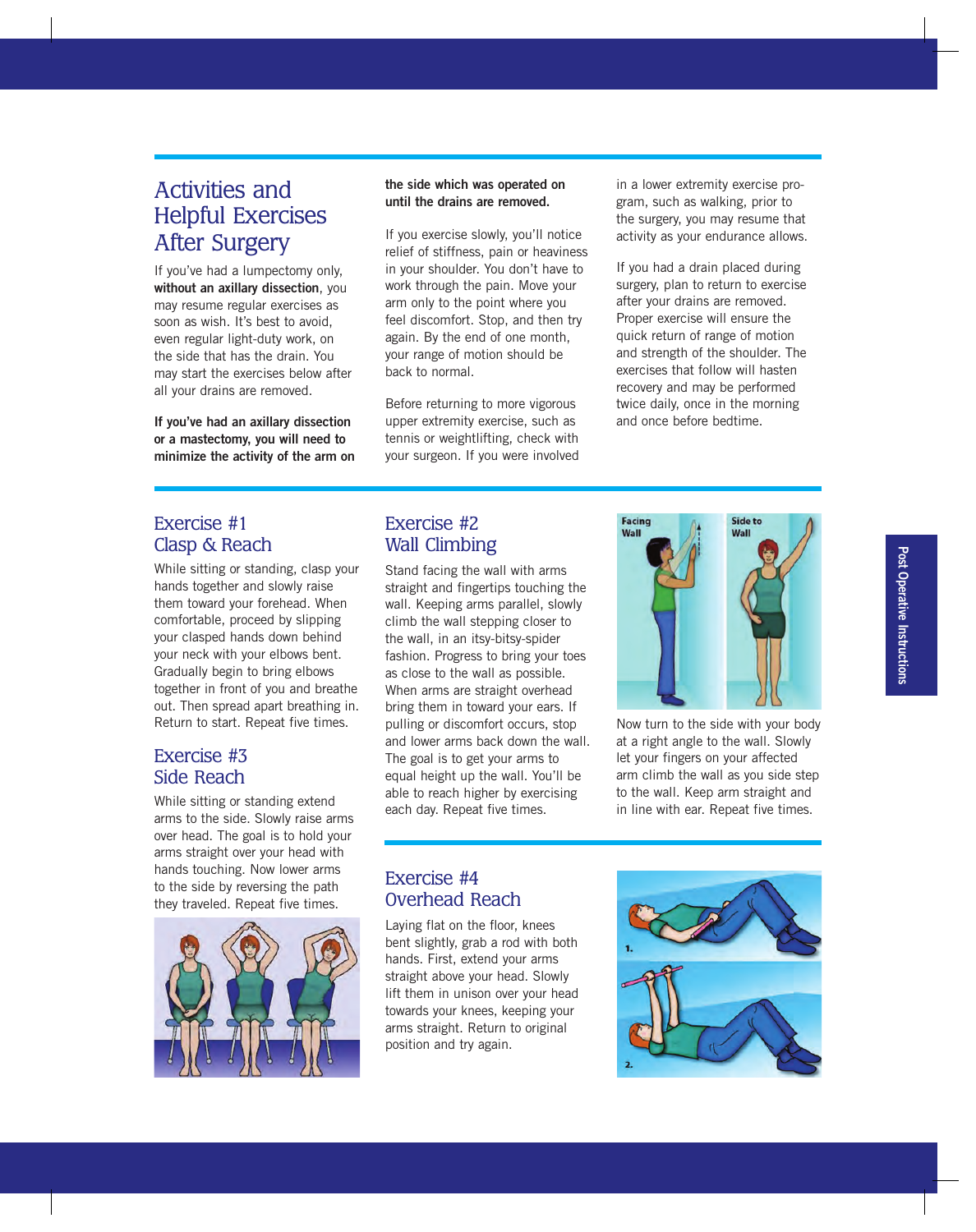# Nutrition & Lifestyle



By eating healthy, exercising and learning stress-reducing strategies, most people feel healthier. Integrating healthier habits into your life is important but can be difficult. Some people are more successful if they make small changes over a period of time. Others find a major change is more effective. Lifestyle change begins with a personal commitment to be healthier. The following suggestions may help.

- Eat a low-fat diet (see right.)
- Stop smoking cigarettes.
- Do not drink alcohol in excess.
- Look at what you eat and its nutritional value.
- Find an exercise program that works for you and stick to it. Any kind of physical activity will help.
- Adjust sleep habits to make sure you get a comfortable night's rest. Avoid sleep cycle interruptions.
- Identify stressors in your life and learn to avoid or change them. If it's work, take a leave of absence. If it's family, confront them and talk about what's stressing you.
- Ask yourself, "What advice would I give if I were my best friend, sister, or daughter?"
- Avoid doing things you don't like. Do things you love. Find a new hobby or resurrect an old one.

### Your Diet

You may resume your regular diet as soon as you can take fluids following recovery from anesthesia. We encourage 8-10 glasses of water and non-caffeinated beverages per day, plenty of fruits and vegetables, and lower fat foods. The goal is to create an over all lifestyle change, not to temporarily lose weight on a "crash diet." **Don't forget to read the food labels.**

Recommendations Examples

| 1 1000 11 11 11 10 11 10 11 10 1                                                                                        | <b>Example</b>                                                                                  |
|-------------------------------------------------------------------------------------------------------------------------|-------------------------------------------------------------------------------------------------|
| Lower fat diet<br>Lower dietary fat to between<br>10% to 20% of calories                                                | Many choices here<br>Low or nonfat foods with less<br>than 3 grams of fat per serving           |
| Eat more plant-based protein<br>Eat less animal-based protein                                                           | More beans<br>Less meats                                                                        |
| Minimum daily servings of:<br>grains: 6 per day<br>vegetables: 3-5 per day<br>fruits: 2-4 per day<br>beans: 1-2 per day | Whole grains<br>Cauliflower-like vegetables<br>Fresh Fruits in season<br>Pinto and kidney beans |
| Drink alcohol in moderation                                                                                             | No more than 3 servings a week                                                                  |
| Limit nitrates and cured foods                                                                                          | Avoid hot dogs, processed<br>meats, prepared frozen foods                                       |
| Decrease food additives                                                                                                 | Avoid artificial flavors, colors,<br>and preservatives                                          |

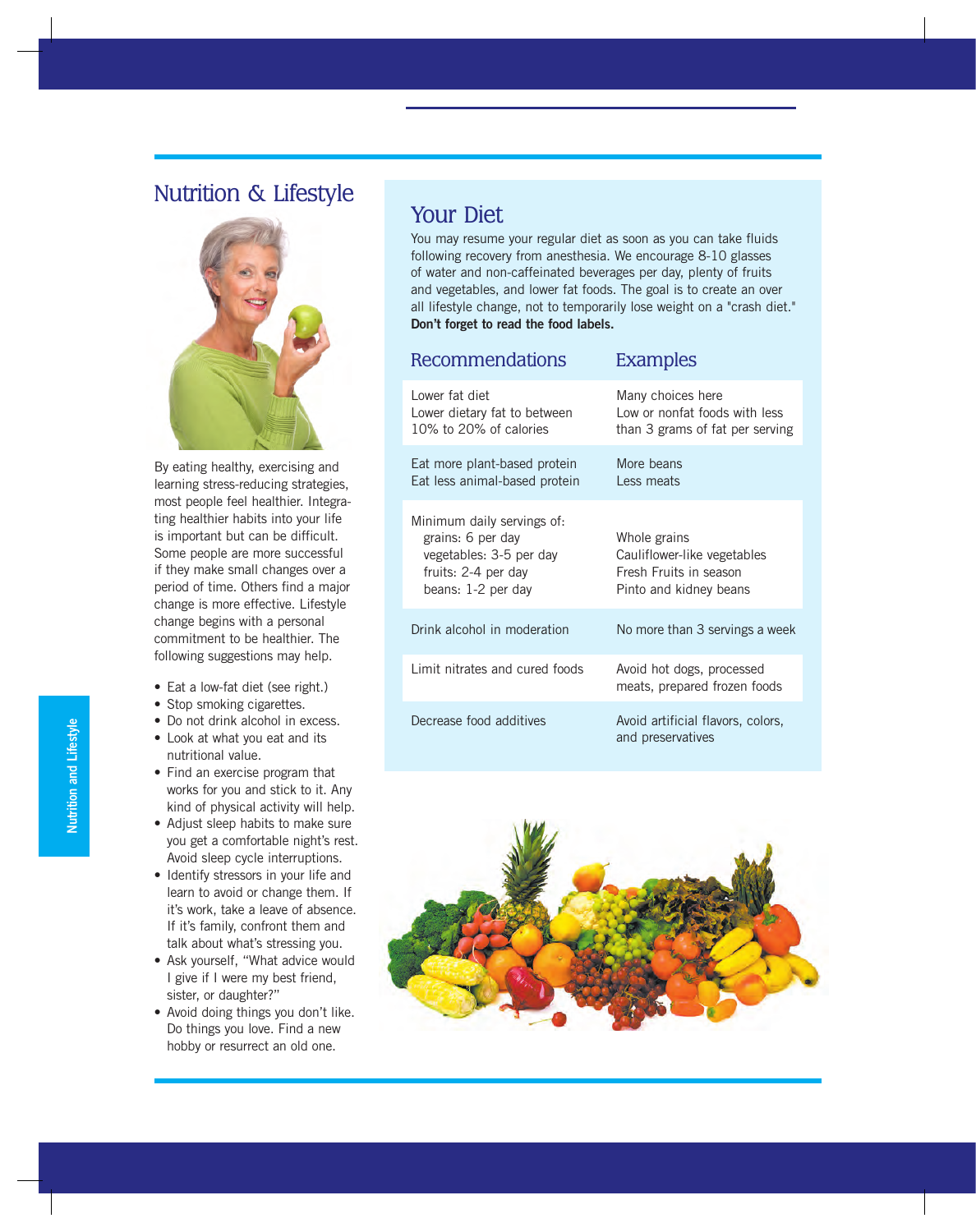## What comes after surgery... Radiation Therapy & Chemotherapy

Treatments for breast cancer are grouped into two major categories — local and systemic. Local therapies, meaning those therapies that treat the breast only, include surgery and radiation therapy. Systemic therapies, meaning those therapies that treat the entire body, include chemotherapy and/or hormonal therapy.

#### Radiation Therapy/Oncology

Radiation therapy uses radiation particles, similar to X-Rays, to treat cancer. Radiation therapy is most commonly used in the local treatment of primary breast cancer following breast-conserving surgery.

Radiation beams are used to target the breast and very little of the surrounding tissue. Radiation can also be used to treat other areas of the body that may harbor breast cancer metastases. Radiation is also a choice to control breast cancer metastases to the spine to stop or slow the growth of disease and prevent damage to the spinal cord and decrease pain.

Radiation treatments are usually given to patients at Carolina Radiation Medicine, a division of 21st Century Oncology. At Carolina Radiation, their emphasis and concern is that you receive the personal attention from your very first visit. After a thorough physical exam, a specialist in radiation cancer therapy will review your

records and discuss with you the treatment options. Radiation therapy after breast cancer typically lasts 5 to 6 weeks. Some patients may be eligible for a shorter

5 to 7-day course of radiation utilizing a balloon device or a catheter bundle device (known as SAVI™, shown at right) inserted in the breast tumor cavity following lumpectomy. Both methods, referred to as accelerated partial breast radiation, allow for ultra-precise targeting of the radiation.



#### Medical Oncology

Medical oncology is the study of and use of chemotherapy (drugs to treat cancer) and/or hormone therapy (drugs that interfere with the body's hormonal stimulation of tumor growth). Chemotherapy may be given for primary breast cancer either before or after surgery.

Chemotherapy may also be used as treatment for metastatic breast cancer which has spread to other organs of the body. Hormonal therapy can be given for primary or metastatic breast cancer. A medical oncologist has expertise in managing these treatments and the side effects and problems encountered over the course of the illness.

#### **Chemotherapy**

Chemotherapy for breast cancer is usually a combination of drugs. The drugs may be given by mouth as pills or by injection through an intravenous (IV) needle. Either way, chemotherapy is a systemic therapy because the drugs enter the bloodstream and travel throughout the body to slow cancer cell growth or kill them. The oncologists at Physicians East<sup>®</sup>, division of Hematology and Oncology will recommend a treatment plan suited to your individual case. Your treatment will depend on your age, whether or not you're still having periods, the stage of your cancer,

the risk for spread or recurrence, and your general health.

Chemotherapy is used to decrease the chance that cancer will come back after your surgery. Sometimes, it is given before surgery (called neoadjuvant) in order to shrink a large or advanced breast cancer. It can also control breast cancer that has metastasized to the lungs, bones, liver, brain, or other parts of the body.

Treatment can be as short as a few months or as long as a year. Chemotherapy is usually given in cycles where you receive treatment for a period of time, and then you have a few weeks to recover before your next treatment.

Depending on the drugs you're given, you may receive your chemotherapy at your doctor's office, in a clinic, in the hospital's outpatient department, or in the hospital. The frequency and duration of your chemo-therapy will depend on the type and stage of your breast cancer, the drugs utilized and how your body responds to the treatment and the goals of the treatment.

Throughout chemotherapy, your oncologist and your nurse will monitor how you respond to the therapy. You'll have (continued on next page)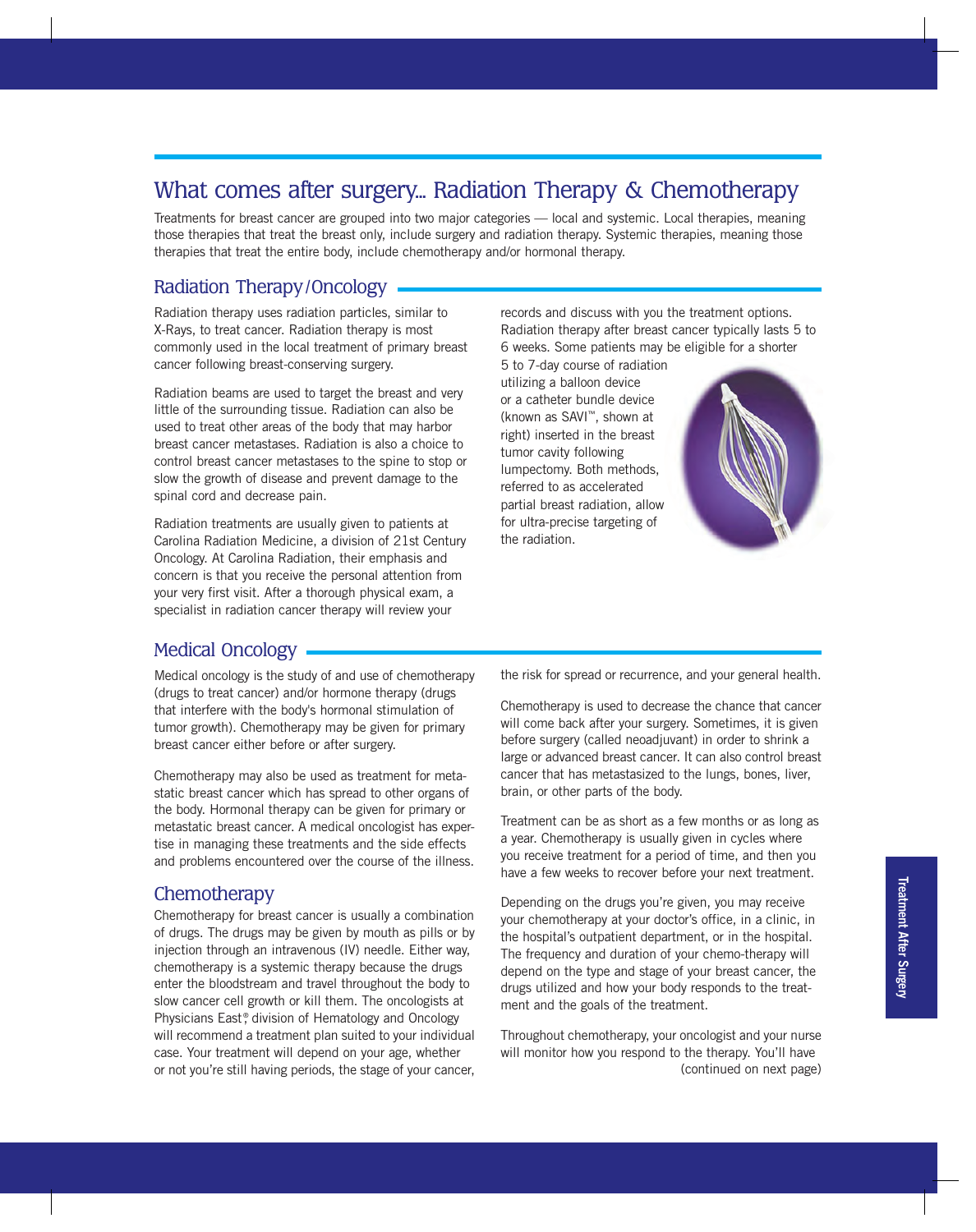#### Chemotherapy (continued)

frequent physical exams and blood tests. Check with your doctor before taking other medications during treatment.

Chemotherapy may cause short-term and long-term side effects which vary from patient to patient, depending on the drugs used. Common short-term side effects that may appear during chemotherapy include: loss of appetite, nausea, vomiting, diarrhea, constipation, fatigue, bleeding, infections, weight change, mouth sores, and sore throat. Some of these problems may continue for some time after chemotherapy ends. Some drugs cause short-term hair loss. Hair will grow back during treatment or after treatment is completed. Before starting chemotherapy, you may want to cut your hair short, or buy a wig, hat, or scarves that you can wear while undergoing treatment. Serious long-term side effects may include weakening of the heart, damage to ovaries, infertility, early meno-

pause, or second cancers such as leukemia (cancer of the blood). These side effects may not appear until later, some time after chemotherapy is completed.

#### Hormonal Therapy

The female hormone estrogen is known to stimulate the growth and development of breast cancer. It does so through special receptors found on the breast cancer cells called estrogen receptor (ER) or progesterone receptor (PR). Hormonal therapy can be useful if a particular person's breast cancer makes these hormone receptors, usually designated as ER+ or PR+. It works by blocking the hormones from their receptor, thus inhibiting their growth effects on cancer cells. The most common estrogen blocker used in the treatment of breast cancer is Tamoxifen (Nolvadex®), although newer agents, such as: Arimidex®, Femara® Aromasyn® are increasingly being utilized.

|                   | Age-specific Probabilities of Developing Invasive Female Breast Cancer* |            |
|-------------------|-------------------------------------------------------------------------|------------|
| If current ageis: | The probability of devloping breast cancer in the next 10 years is:     | or $1$ in: |
| 20                | 0.06%                                                                   | 1,681      |
| 30                | 0.43%                                                                   | 232        |
| 40                | 1.45%                                                                   | 69         |
| 50                | 2.38%                                                                   | 42         |
| 60                | 3.45%                                                                   | 29         |
| 70                | 3.74%                                                                   | 27         |
| Lifetime risk     | 12.15%                                                                  | 8          |

\*Among those free of cancer at beginning of age interval. Based on cases diagnosed 2005-2007. Percentages and "1 in" numbers may not be numerically equivalent due to rounding. Probability derived using NCI DevCan Software, V 6.5.0. American Cancer Society, Surveillance Research, 2011.

## Notes, Questions and Things You Would Like to Discuss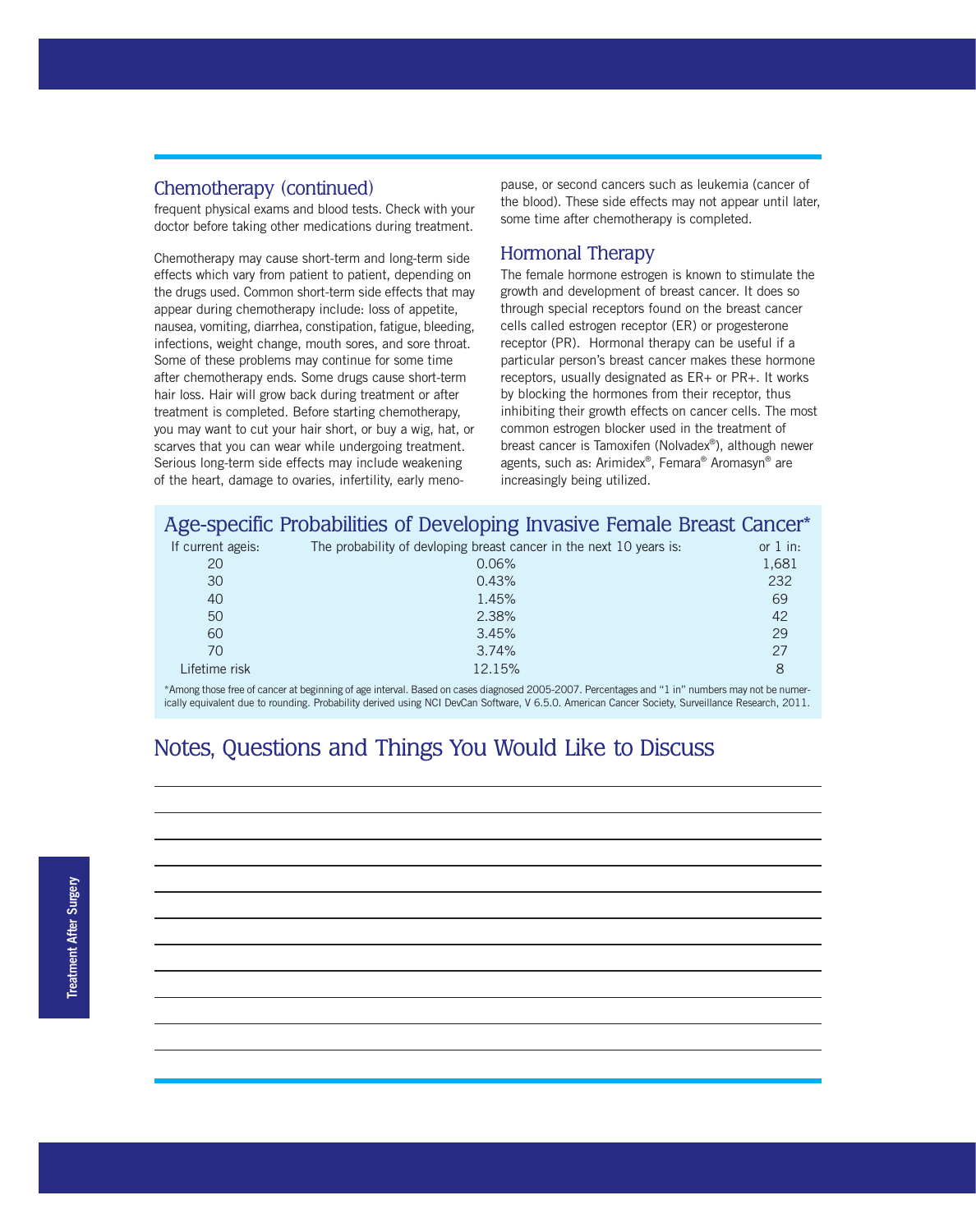# Helpful Phone Numbers

| Carolina Breast & Oncologic Surgery | (252) 413-0036 |
|-------------------------------------|----------------|
| Physicians East - Medical Oncology  | (252) 752-6101 |
| Vidant Radiation Oncology           | (252) 329-0025 |
| Vidant Surgicenter                  | (252) 847-7700 |
| Vidant Medical Center               | (252) 847-4100 |
|                                     |                |

# Helpful Websites

| www.carolinabreast.com | Main website for Carolina Breast & Oncologic Surgery.<br>Providing comprehensive breast care to the community.                                                                                                             |
|------------------------|----------------------------------------------------------------------------------------------------------------------------------------------------------------------------------------------------------------------------|
| www.cancer.gov         | The National Cancer Institute's website delivering information on the<br>latest research activities and clinical trials relating to all cancers.                                                                           |
| www.cancer.net         | People Living With Cancer, the patient information website of the<br>American Society of Clinical Oncology (ASCO), provides live chats,<br>message boards, a drug database, and links to patient support<br>organizations. |
| www.breastcancer.net   | Provides up-to-date news information on breast cancer and is a<br>program from the National Breast Cancer Foundation, Inc. <sup>®</sup>                                                                                    |
| www.cancer.org         | This is the American Cancer Society's website. In addition to<br>providing helpful links and information, it has access to support<br>groups and information.                                                              |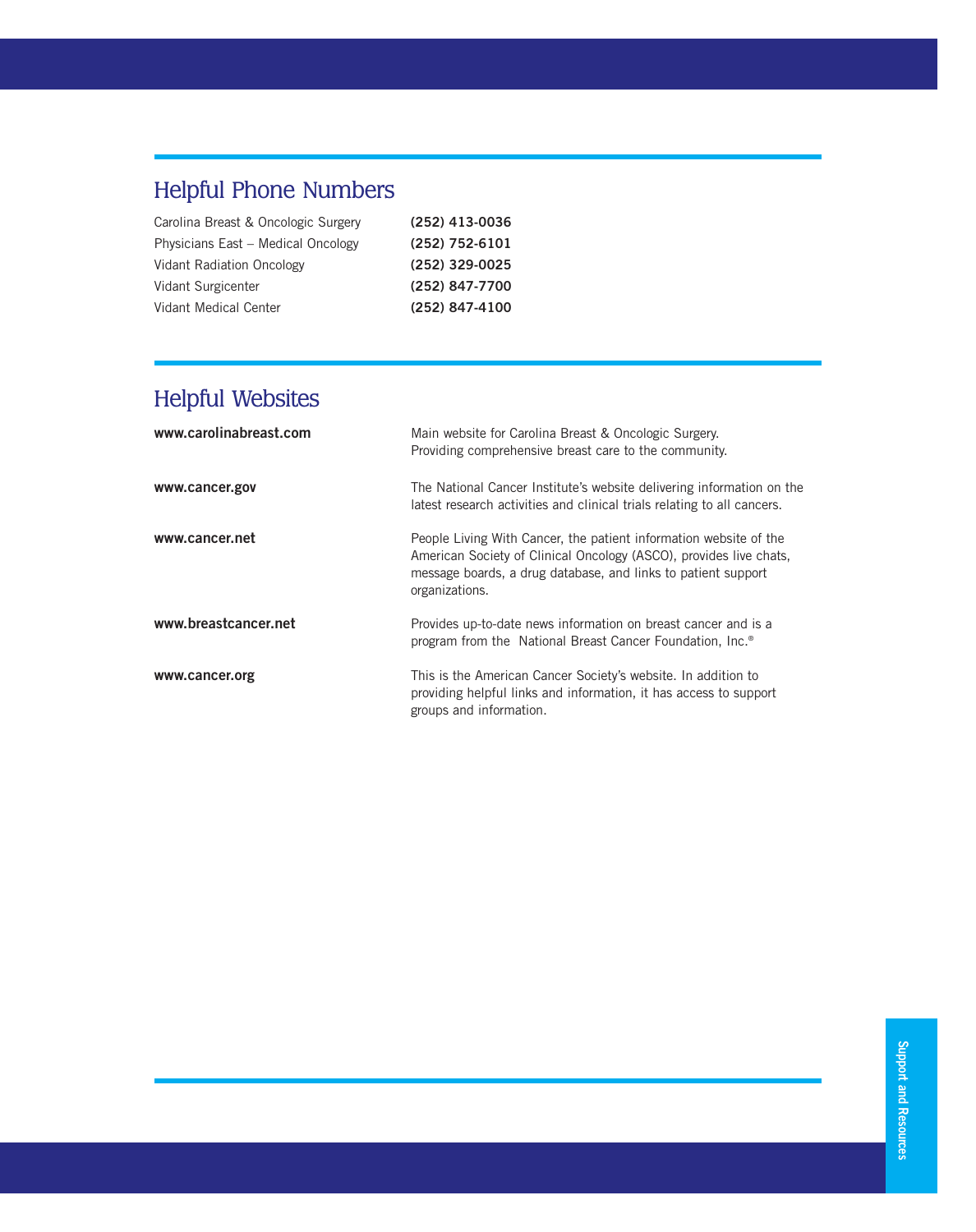## Glossary of Helpful Terms

**American College of Radiology (ACR) Accreditation**- Equipment, professional expertise and quality control for mammography services which meet standards set by the ACR.

**Baseline Mammogram**- The first mammogram including two views of each breast; used for comparison with future mammograms. **Bereavement**- The experience of losing a loved one.

**Biopsy**- Removal of a small portion of tissue either with surgery or using a large-gauge needle for diagnosis.

**Breast Cancer Support Group**- Peer or professionally-guided meetings for breast cancer survivors, people undergoing treatment for breast cancer and/or their families.

**Breast Prosthesis**- Artificial substitute for an absent breast.

**Breast Reconstruction**- Surgical reconstruction of a breast after removal of breast tissue.

**Breast Self-Examination (BSE)**- A technique to examine one's own breasts by looking and feeling for changes.

**Chemotherapy**- Treatment of cancer with certain drugs that are poisonous to cancer cells.

**Clinical Breast Exam**- Examination by a trained health professional of the breasts & surrounding areas, conducted by touch and sight. **Clinical Trials**- Carefully designed and monitored studies of new methods of treating or preventing cancer.

**Complementary Therapies**- Treatments such as acupuncture, chiropractic, homeopathy, massage, meditation, art, dance or nutrition which may reduce stress and/or boost the immune system. Often used along with traditional medical treatment.

**Computerized Tomography (CT)**- Cross-sectional x-rays which detect or monitor tissue abnormalities.

**Counseling**- Treatment of emotional discomfort through the use of psychological techniques which encourage communication of conflict, insight into problems and personal growth.

**Detection**- Finding abnormalities or disease.

**Family Support Services**- Counseling and/or support groups for the families or caregivers of cancer patients.

**Financial Assistance**- Direct assistance or referral to appropriate sources which may provide financial counseling or direct monetary support for medical procedures and treatments.

**Genetic Risk Counseling**- Education, information and discussion of genetic factors which may put certain family members at risk for inheriting the potential to develop breast cancer.

**Hormone Therapy**- Treatment of some cancers; known to stabilize or shrink if certain hormones are administered, removed or blocked. **Hospice**- A philosophy and delivery of care emphasizing comfort, peace of mind and control of symptoms, usually invoked when life

expectancy is short. Available to cancer patients, families and friends.

**Hotline**- Telephone service staffed by knowledgeable individuals to deliver specialized referral information.

**Lumpectomy**- Surgical removal of a cancerous lump and surrounding tissue without removing the entire breast.

**Lymphedema**- Swelling of arms and legs caused by bulky tumors, surgery or radiation. Can be seen after an axillary node dissection.

**Magnetic Resonance Imaging (MRI)**- A method of creating 3D images of the body using a magnet and radio waves, instead of x-rays. **Mammography**- A low-dose x-ray, which usually includes two views of each breast, used to detect abnormalities.

**Mastectomy**- Surgical removal of all of the breast and sometimes underlying muscles and lymph nodes.

**Medicaid**-Federal program; reimburses hospitals/doctors for health care given to qualifying people who can't afford medical expenses. **Medicare**- U.S. Social Security Administration Program; reimburses doctors and hospitals for health care given to qualified patients

over 65 years of age or qualified disabled.

**Metastasis**- The spread of cancer out of the primary site into far-away organs such as bone, liver, lung and brain.

**Nutritional Support**- Medically-developed and supervised diets for use by cancer patients during treatment.

**Oncology/Oncologist**- The study, diagnosis and treatment of cancer / a physician who specializes in the treatment of cancer.

Patient Information & Education- Brochures, pamphlets, videos, posters, classes or workshops to educate cancer patients on disease, treatment options, stress-reduction and/or recovery plans.

**Physical Therapy**- Treatment by physical methods such as massage and exercise after surgery, treatment or injury to restore strength and range of motion.

Post-Operative Apparel- Swimsuits, bras and lingerie specially designed for use after breast surgery.

**Primary Care Provider**- Physician or other health care provider whom patient identifies as the main source of her general medical care. Radiation Therapy- Treatment by x-ray machines delivering high-energy beams directed at the breast; Commonly used to reduce the size of tumors or the risk that the tumor would come back in the breast.

**Reach to Recovery**- Free American Cancer Society program; specially-trained breast cancer survivors visit recently-diagnosed patients. **Referral**- Directing individuals to service providers, such as specialists or support groups.

**Road to Recovery** - Free American Cancer Society service provided by local volunteers to assist in the transportation needs of cancer patients to and from medical appointments.

**Second Opinion** - Examination of a patient or a patient's records by another physician for treatment recommendations.

**Spiritual Counseling** - A system of support that focuses on the individual's soul and spirit.

**Stereotactic Biopsy** - Removal of small samples of breast tissue for microscopic evaluation using a hollow needle which is precisely guided to the correct location via x-rays and computer coordinates.

**Tumor Board** - Panel of experts in radiology, oncology, surgery and/ or pathology that makes treatment recommendations. **Tumor Registry** - System designed for collection, management and analysis of information about patients with a diagnosis of cancer. **Ultrasound** - Non-invasive medical imaging that uses high-frequency sound waves to generate images of the body. **Website** - Specific address or location on the Internet.

Glossary provided by Carolina Breast & Oncologic Surgery as an educational resource. Booklet prepared by Nizar Habal, MD, FACS. Updated 10/2019